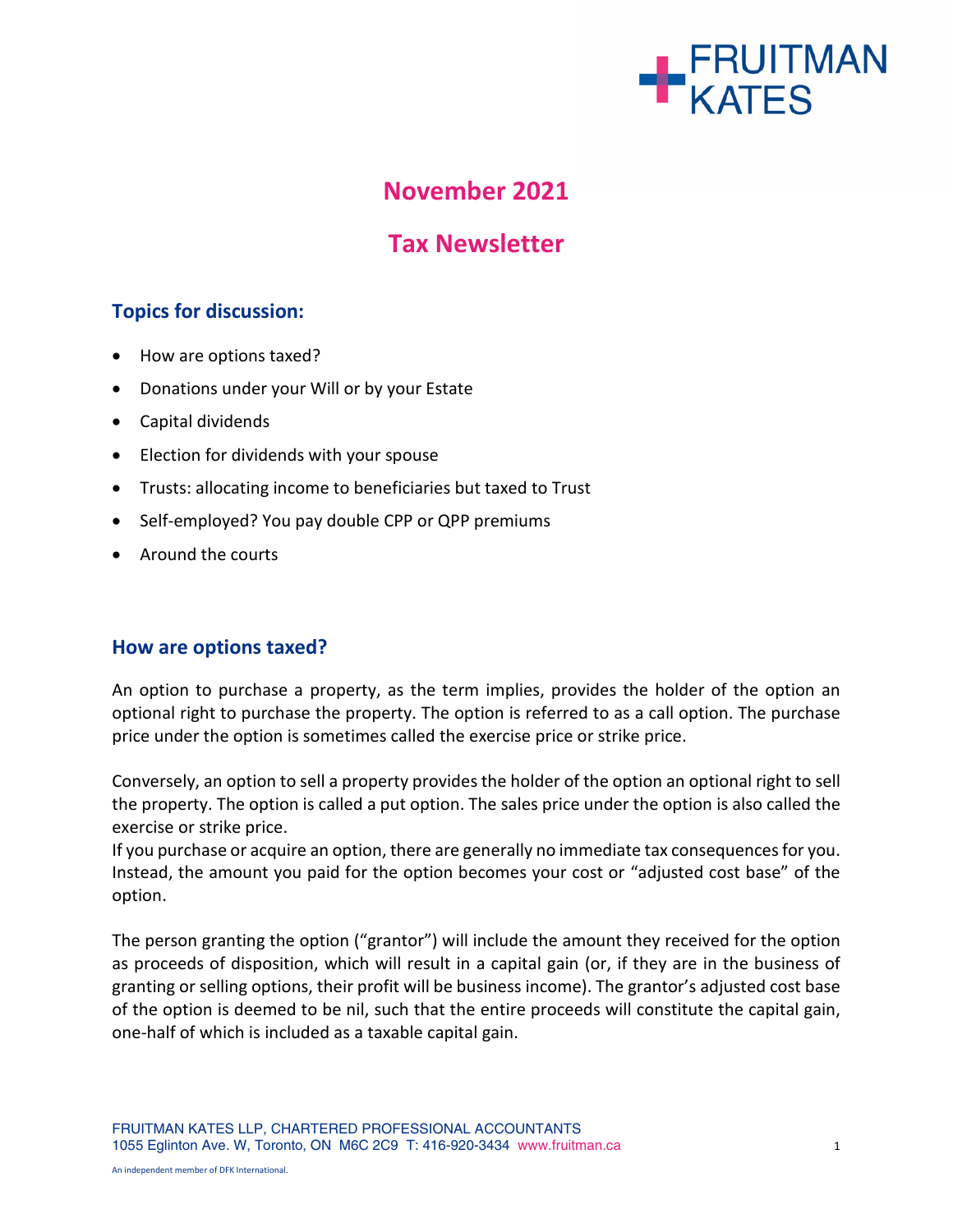

However, if the option is exercised, the tax consequences become more significant.

## *Exercise of call option*

If you exercise a call option and acquire the property subject to the option, the amount you paid for the option will be added to your adjusted cost base of the property, plus of course whatever you paid for the property under the exercise price.

The grantor of the call option will add the amount paid to them for the option to their proceeds of disposition of the property. Since the amount paid to them for the option wasinitially a capital gain (see above), if the option is exercised in a subsequent year, the CRA can re-assess the grantor's previous year to make the appropriate adjustments and effectively reverse that initial capital gain. (If the option is exercised in the same year in which it was granted, the adjustments are simply made in the return for that year.)

#### *Example 1*

In year 1, John buys a call option from Sally for \$5,000. The option gives John the right to purchase a property from Sally at an exercise price of \$100,000 over the next two years. In year 2, John exercises the option and purchases the property for \$100,000.

#### *Results:*

John's adjusted cost base of the property becomes \$5,000 plus \$100,000, or \$105,000.

In year 1, Sally initially reported \$5,000 as a capital gain, half of which was a taxable capital gain included in her income. However, since the option was exercised in year 2, that initial capital gain will be reversed. Instead, Sally has proceeds of disposition for the property in year 2 of \$105,000. She will have a capital gain or loss in year 2, depending on her cost of the property.

## *Exercise of put option*

If you exercise a put option and sell the property under the option, you deduct your cost of the option from your proceeds of disposition of the property.

The purchaser of the property deducts the amount you paid for the option from their cost of the property. Since the amount paid to them for the option was initially a capital gain, if the option is exercised in a subsequent year, the CRA can re-assess the purchaser's earlier year to make the appropriate adjustments.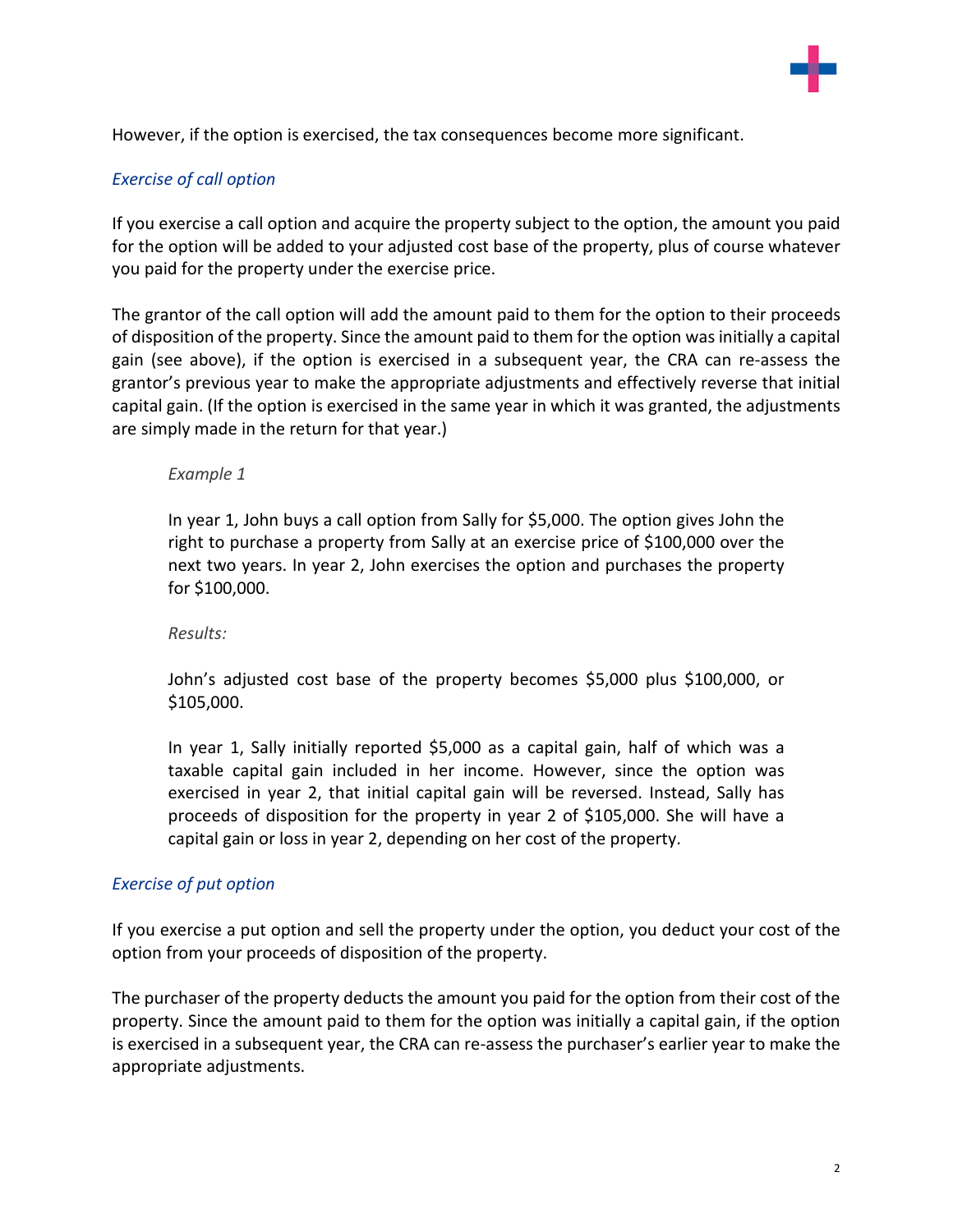

#### *Example 2:*

In year 1, Bela pays Ahmed \$5,000 for a put option. The option gives Bela the right to sell a property to Ahmed for \$100,000 over two years. In year 2, Bela exercises the option and sells the property to Ahmed for \$100,000.

#### *Results:*

Bela's proceeds of disposition of the property are reduced by her \$5,000 cost of the option, to \$95,000. She will have a capital gain or loss, depending on her cost of the property.

In year 1, Ahmed will report \$5,000 as a capital gain. However, since the option was exercised in year 2, that initial capital gain is effectively reversed. Instead, the \$5,000 reduces his cost of the property in year 2, which becomes \$95,000.

#### *Option expires*

If you have an option and do not exercise it so that it expires, there is a deemed disposition at the time it expires. Since you will have nil proceeds of disposition (since the option simply expired and so you got nothing for it), you will have a capital loss, which will equal your cost of the option.

*Example 3*

Assume the same facts as Example 2, except that Bela's option expires at the end of year 2.

In such case, since she has nil proceeds on the expiration, but since her cost of the option was \$5,000, she will have a capital loss of \$5,000, half of which will be an allowable capital loss claimable against her taxable capital gains.

On a final note, there are different rules that apply to employee stock options.

## **Donations under your Will or by your Estate**

The charitable donation credit is one of the more generous credits under the Income Tax Act.

People often provide for charitable donations under their will. Sometimes the provision is explicit, and sometimes they give the executor or liquidator (trustee of their estate) discretion in terms of making charitable donations.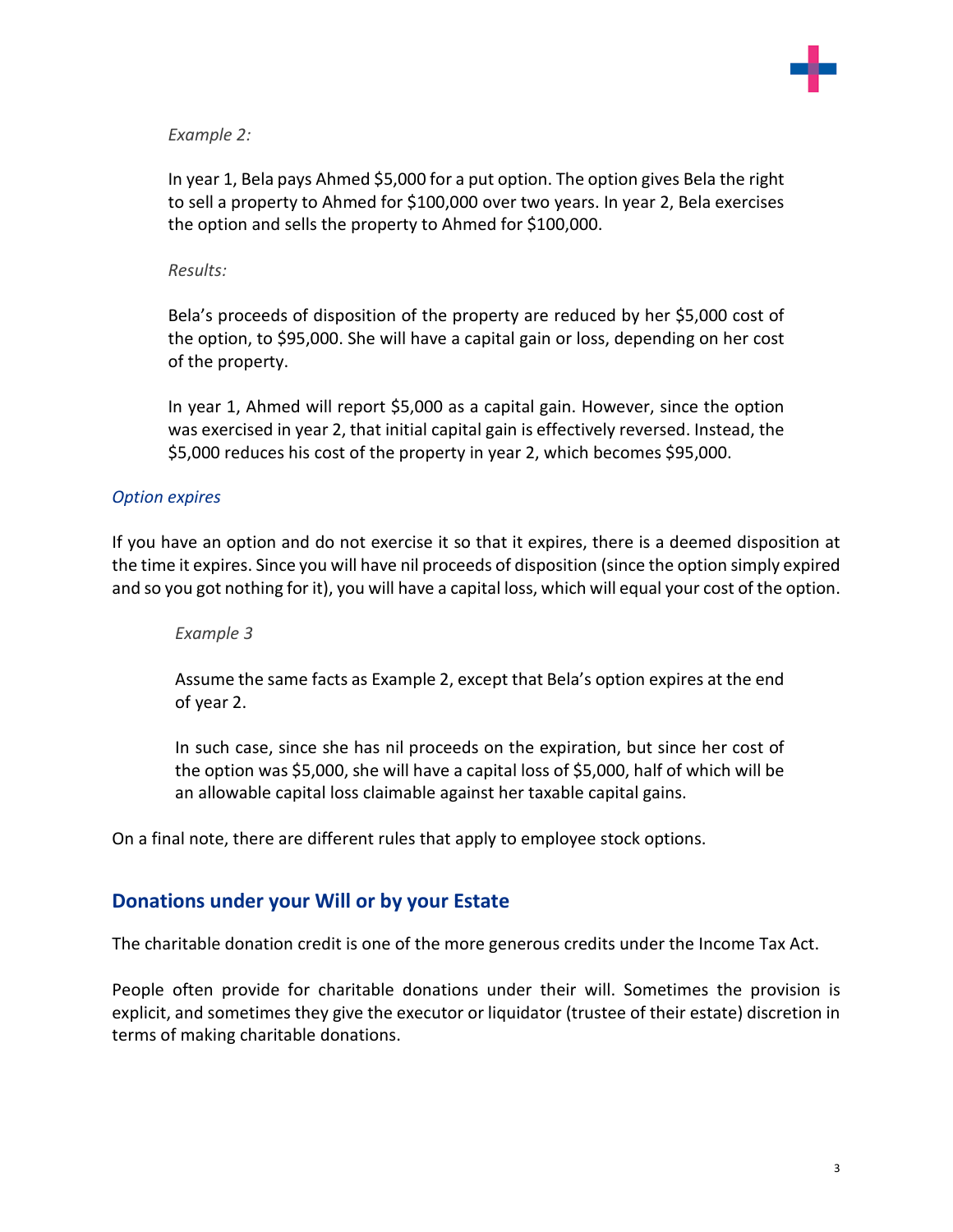

When claiming the charitable donation credit, there are a few significant tax rules that come into play when your estate makes the donation.

First, when a charitable donation is made under an individual's will or otherwise by their estate, it is deemed to be a donation made (and valued) at the time it is given to the charity (rather than on the date of death). A similar rule applies where the donation to charity is made because of a designation under the individual's life insurance policy, RRSP, RRIF, or TFSA.

Despite this deeming rule, if the donation is made by the estate within 60 months afterthe death, the credit can optionally be claimed by the deceased for the year of death or the immediately preceding year. (Technically, the estate must otherwise qualify as a "graduated rate estate", which is normally the case, but there are certain conditions that must be met.)

Alternatively, the estate can claim the credit in the year the donation is made. If it is made within 36 months after the death, the estate can claim the credit in a previous taxation year of the estate. (Again, the estate must qualify as a "graduated rate estate".)

As another alternative, the estate can carry forward the credit for up to 5 years and claim it in any one of those years (up to 10 years if the donation qualifies as an "ecological gift"). Obviously, the estate would still have to be in existence in those future years. If the estate is wound up relatively soon after the death, the carry-forward will be of limited use.

Donations made by the estate can be split up under the above rules, so, for example, part of the credit could be claimed by the deceased and part by the estate. The decision on where to claim the credit will depend on the facts, and in particular the tax otherwise payable by the deceased and the estate in the relevant year.

Another issue relevant to the deceased is the increase in the amount of donations that can qualify for the credit. Normally, most donations up to 75% of an individual's net income for the year qualify for the credit in that year. In the year of death and the preceding year, the limit is increased to 100% of the individual's net income for the year. But in any case, the credit should be claimed in any given year only to the extent of tax otherwise payable, because the credit is not a refundable credit.

## *Example*

Josh died in December 2020. His income in 2020 was \$150,000. His estate makes \$200,000 of cash donations to various charities in 2022.

## *Possible alternatives:*

His executor could choose to use up to \$150,000 of the donations as a credit for Josh in 2020. However, as noted above, it would make sense to use the credit only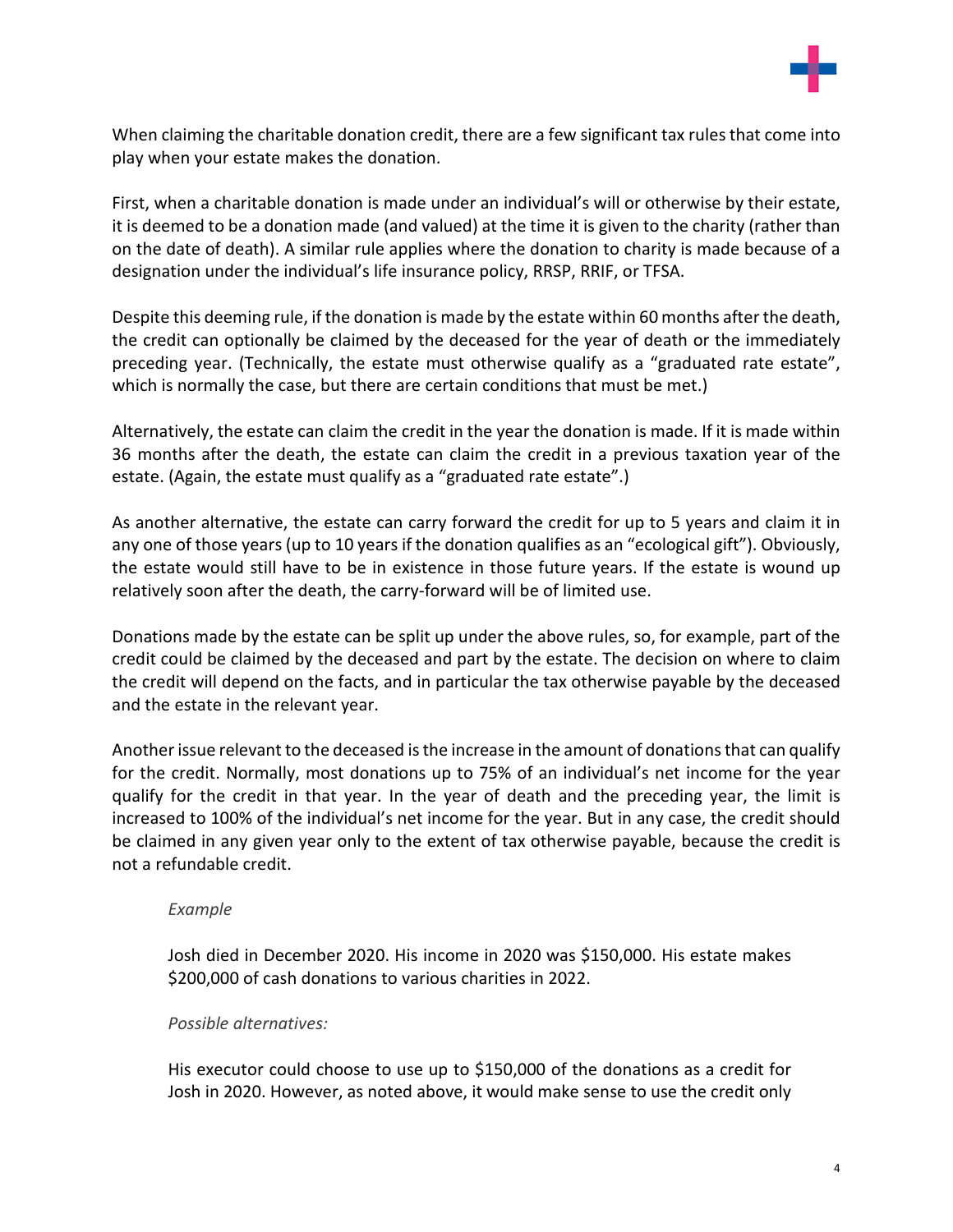

to the extent of Josh's tax otherwise payable in 2020. If the donation would generate a 50% credit (the exact rate will depend on Josh's province of residence, among other things), and his 2020 tax will only be \$45,000, then it won't make sense to claim more than \$90,000 of the donation of his 2020 return.

The remainder of the credit can be claimed by the estate in 2021 or 2022. Or it could be carried forward for up to five years after 2022 (assuming the estate is still in existence). Or the estate could claim the entire credit in any of those years (provided it has tax to pay) and not claim it on Josh's tax return.

Obviously, there are various options here. For example, depending on Josh's income and tax otherwise payable for 2019, some of the credit could be claimed in his final tax return for that earlier year.

# **Capital dividends**

Most dividends are taxable to the recipient shareholder. Taxable dividends are included in the shareholder's income. However, if they are received from a Canadian corporation, they qualify for the dividend tax credit, which results in a lower tax rate for the shareholder compared to most other forms of income (though the amount initially included in income is actually higher than the dividend received, as it is "grossed up" to equal the corporation's theoretical pre-tax income represented by the dividend).

But if you receive a **capital dividend**, it is completely tax-free.

What is a capital dividend? Basically, it is a dividend paid by a private corporation (so not publicly listed corporations) out of its "capital dividend account" (CDA). Although the calculation of the account can be complex, it basically consists of certain amounts that are not otherwise taxable to either the corporation or an individual.

The basic element of the CDA is one-half of net capital gains realized by the corporation. Only half of capital gains are included as taxable capital gains for any taxpayer, meaning the other half is tax-free and this "untaxed half" goes into the CDA. Another common component is life insurance proceeds received by the corporation on the death of an individual, which are also taxfree for all taxpayers.

The corporation must elect for the dividend to be a capital dividend, using a particular prescribed form (form T2054) no later than the time the dividend becomes payable. A late election is allowed, with payment of a penalty (maximum \$8,000).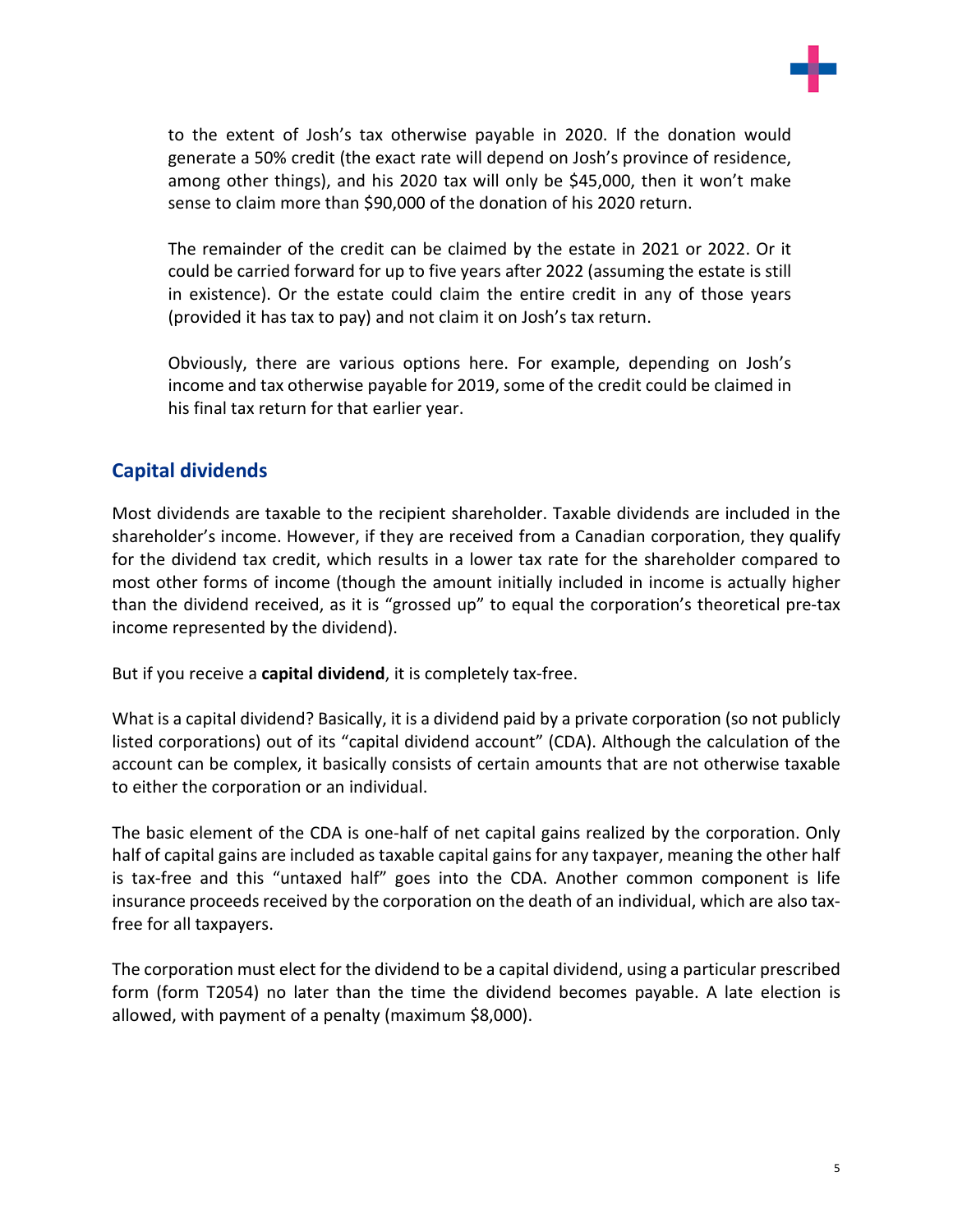

# **Elections for dividends with your spouse**

Normally, you include in your income, for tax purposes, any dividends that you receive in the year. You cannot generally shift your dividends into your spouse's income, or vice versa.

However, an election under the Income Tax Act allows this in certain cases.

Generally, this may be allowed where your spouse (or common-law partner) receives a dividend but is in a low tax bracket.

More specifically, if your spouse receives a dividend in a taxation year, you can elect in your tax return for the year to have it included in your income rather than your spouse's income. You can make the election only if it would increase your spousal tax credit, which is available if your spouse has relatively little or no income. That is, if the shift of the dividend into your income brings your spouse's income low enough for you to claim or increase your spousal tax credit, you can make the election. For federal tax purposes for 2021, your spousal credit will be phased out as your spouse has income up to \$13,808 and eliminated at or above that amount, or \$16,103 if they are infirm (lower thresholds apply if you are in one of the two highest tax brackets). If your spouse has no income, you get the full spousal credit.

The dividend tax credit for dividends received is not refundable, which means it can bring an individual's tax down to zero, but the individual does not get a refund if the credit is greater than the tax otherwise payable. So, if your spouse or partner has little or no income, they might not to be able to use the dividend tax credit, in which case it may make sense for you to make the election and claim the dividend and the dividend credit, subject to the comments below.

In terms of whether you should make the election, you would also have to weigh the increase in the spousal tax credit for you versus the increased tax that you would pay by including the dividend in your income after accounting for the dividend tax credit. If the increased spousal credit is more than the tax on the dividend, you would likely make the election. If it were the other way around, you would likely not make the election.

# **Trusts: Allocating income to beneficiaries but taxed to Trust**

If a trust (or estate or succession) earns income, it will generally be included in either the trust's income or the income of a beneficiary of the trust.

The basic rules are as follows: If any of the trust's income is payable in a taxation year to a beneficiary, that amount is deductible in computing the trust's income for year. The amount payable is then included in the beneficiary's income. As a result, there is normally no double taxation (since there is a deduction for the trust, and inclusion for the beneficiary).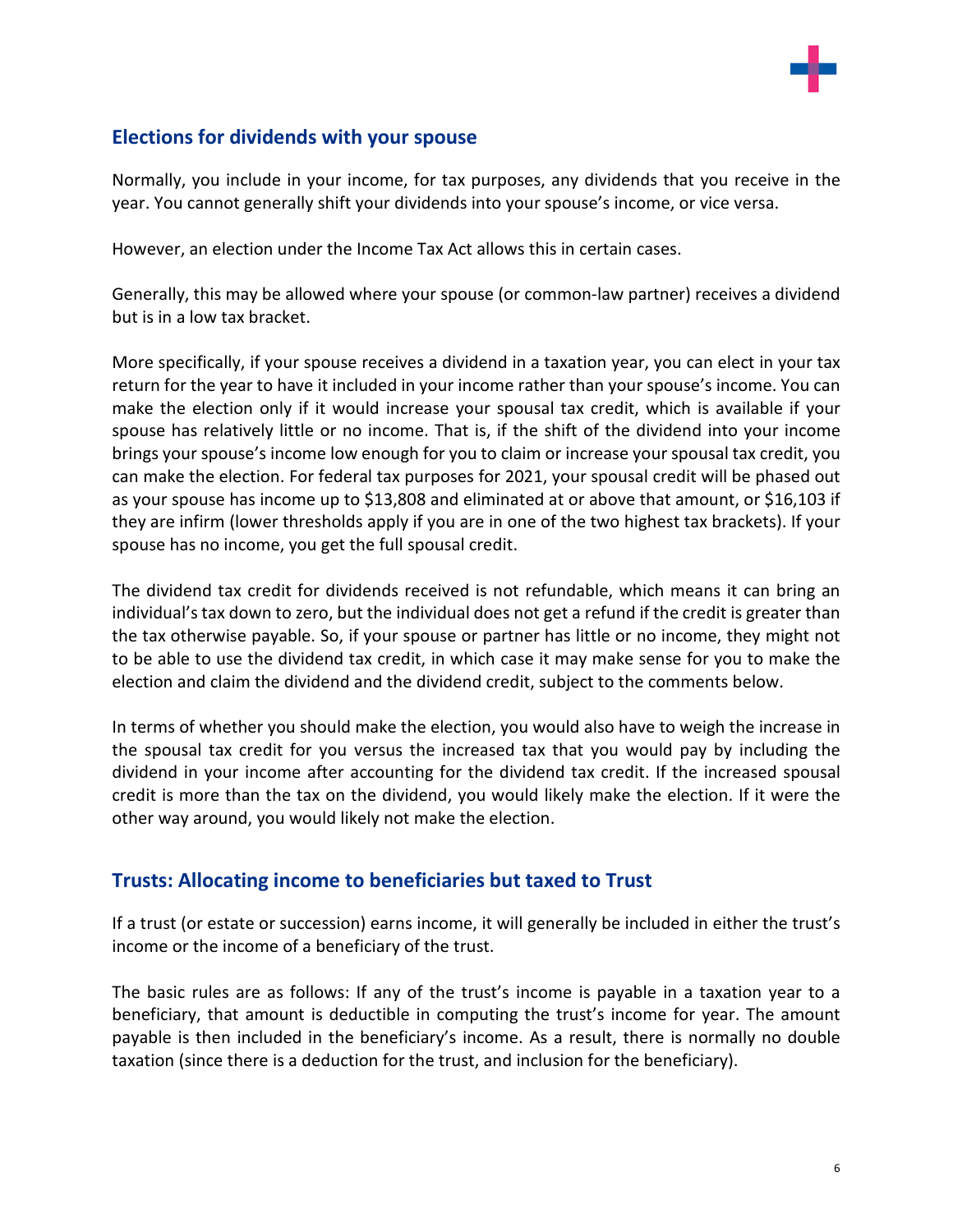

"Payable", in this context, means that the income is either paid out to the beneficiary, or the beneficiary is "entitled in the year to enforce payment of it".

#### *Example*

In year 1, a trust earns \$50,000 of interest income. Half of that is payable to a beneficiary in the year, and the other half is retained by the trust.

Result: \$25,000 is included in the trust's income and the other \$25,000 is included in the beneficiary's income.

In essence, the income of the trust is "flowed out" to the beneficiary when it is payable to beneficiary. In addition, the character of the income (interest, dividends, taxable capital gains) generally can remain the same in the hands of the beneficiary, if the trust makes the appropriate designation in its tax return.

On the other hand, losses of a trust cannot be flowed out to a beneficiary and therefore can be claimed only by the trust.

Fortunately, there is a mechanism that allows a trust to carry forward losses from previous years to offset current year gains or profit, which then can be paid out to beneficiaries free of tax.

Basically, to use this mechanism, the trust can carry forward non-capital (ordinary) losses or net capital losses to offset income or taxable capital gains in the current year, but it can do this only if it brings the trust's taxable income for the year down to zero. This means the trust will pay no tax, and the amount of its net income (before the carry forward) can be paid out to the beneficiaries free of tax.

#### *Example*

In year 1, a trust had a net capital loss of \$20,000. In year 3, it has a net capital gain and taxable income of \$15,000.

During year 3, the trust can pay the \$15,000 to its beneficiaries and make a special designation in its year 3 return, so that the \$15,000 will remain part of the trust's net income and not be included in the beneficiaries' income. As a result, the beneficiaries will not pay tax on that amount. The trust will use \$15,000 of the loss carried forward from year 1 to bring its taxable income down to zero, so that it also will pay no tax.

The remaining \$5,000 of the trust's year 1 net capital loss can be carried forward to future years.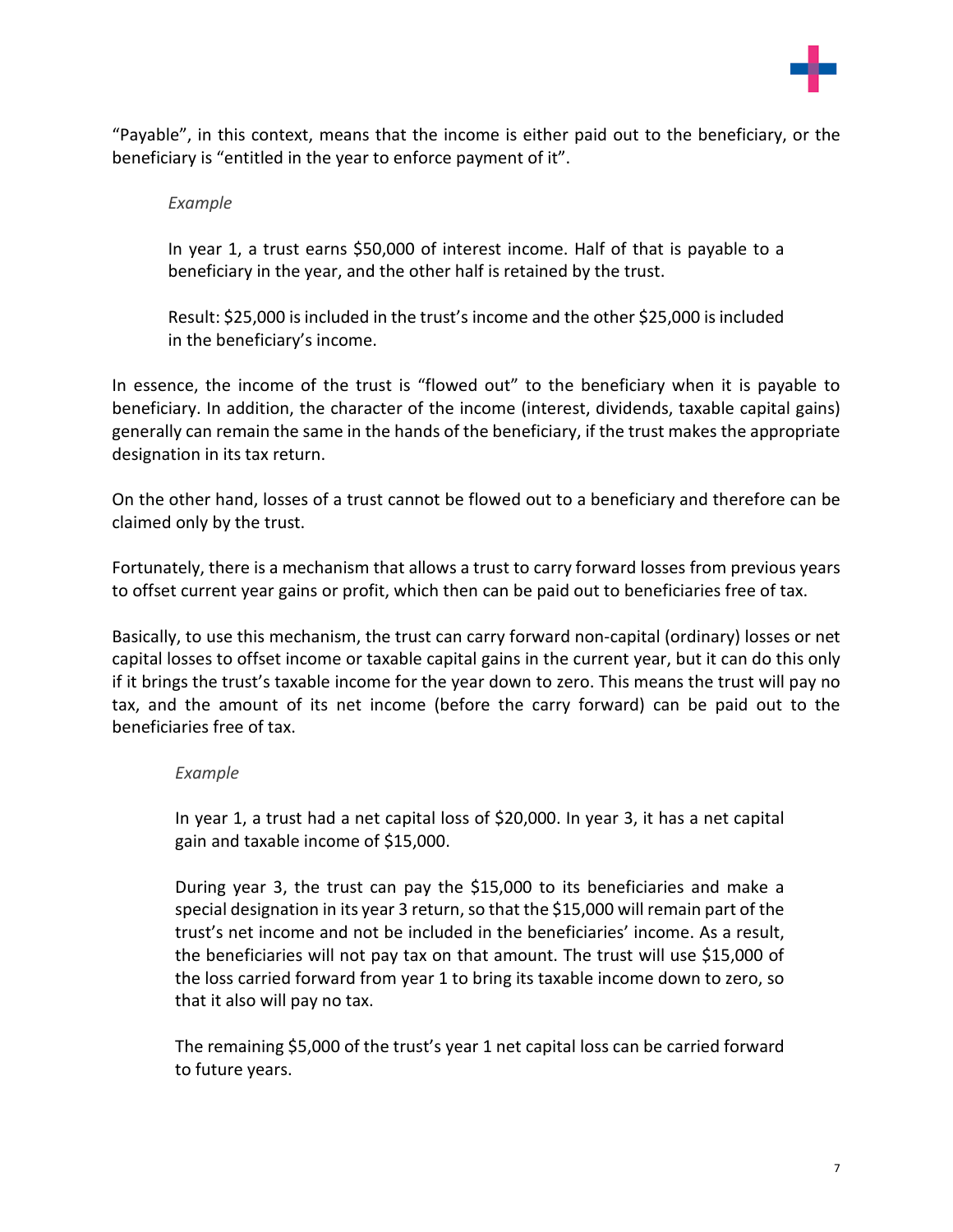

# **Self-employed? You pay double CPP or QPP premiums**

From an income tax perspective, it is generally beneficial if you can structure yourself as a selfemployed independent contractor, rather than an employee. Of course, you are not always able to do so, as the firm to which you provide services may insist on you as being an employee or the facts of your relationship with the firm may not support the claim that you are an independent contractor.

If you are self-employed, you can normally deduct more expenses than can an employee. As a result, your net income should be lower, resulting in less tax. That is probably the main advantage.

One downside is that you will have to pay double the amount of Canada Pension Plan (CPP) or Quebec Pension Plan (QPP) premiums relative to an employee. (Another is that you generally don't qualify for Employment Insurance, though in some cases you can opt in to the EI system for certain purposes; and the September 2021 Liberal election platform proposes to allow EI for all self-employed persons.)

In an employment situation, the employee and employer both pay CPP or QPP premiums.

If you are self-employed carrying on your own business, there is no third-party employer. As a result, the CPP/QPP legislation generally requires you to pay both the regular employee premiums and the regular employer premiums. Hence, you pay twice as much as you would if you had been an employee.

For income tax purposes, half of the CPP/QPP premiums paid by a self-employed individual generate a tax credit. This is likely because employees get a credit for their premiums. The other half of the premiums are deductible in computing the self-employed individual's net income, likely because "regular" employers get a similar deduction.

(A deduction is more beneficial if you are not in the lowest tax bracket. This is because the credit is calculated using the lowest tax rate, while the deduction will save you tax at the rate of your higher tax bracket.)

# **Around the courts**

## *Lending money was not a business; losses on loans were not deductible*

In the recent *Kallis* case, the taxpayer was a businessman who founded and ran a pipeline business. After the business became financially successful, he decided to use some of the surplus funds to make loans to various third parties.